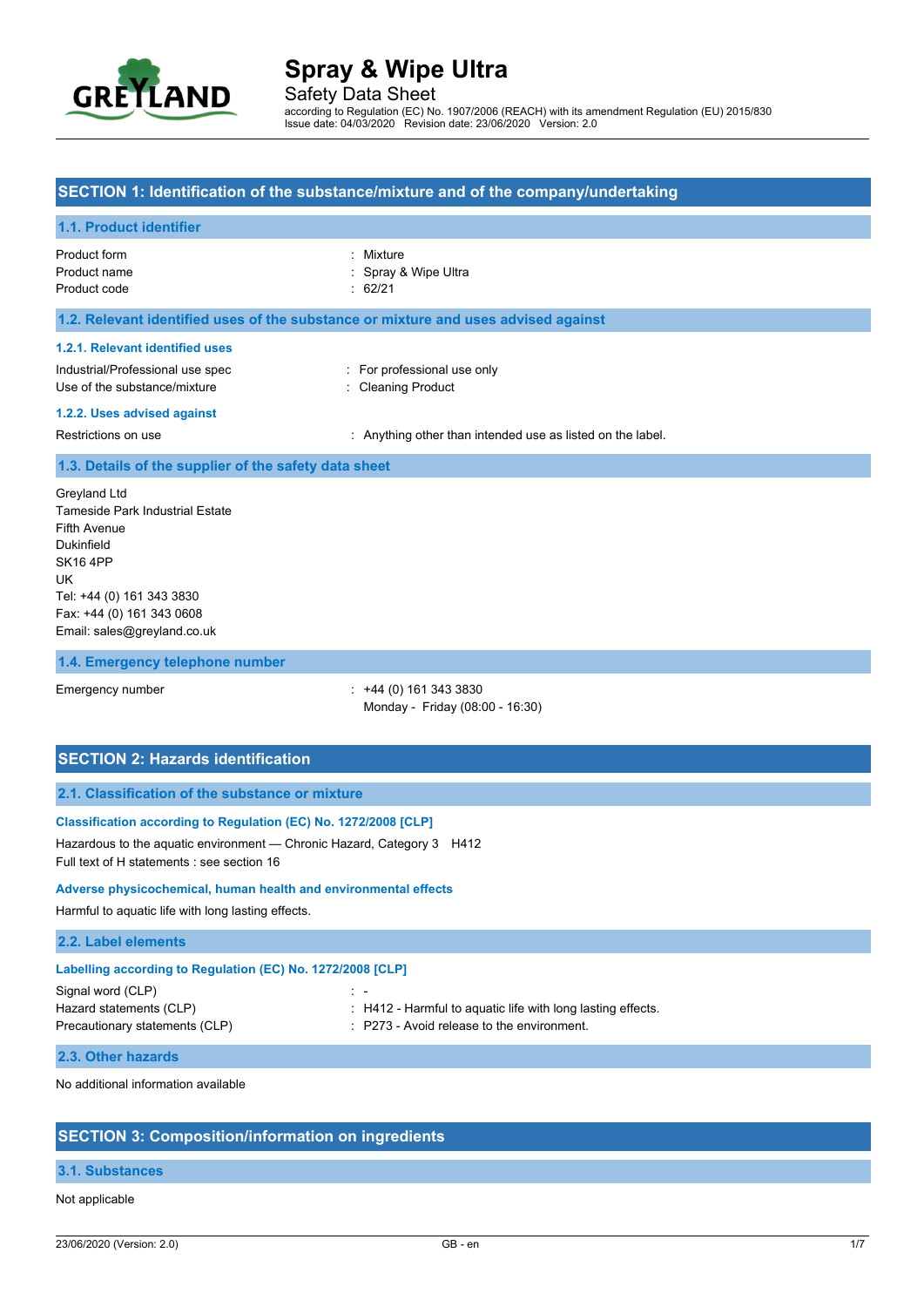## Safety Data Sheet

according to Regulation (EC) No. 1907/2006 (REACH) with its amendment Regulation (EU) 2015/830

| 3.2. Mixtures                    |                                                                          |               |                                                                                                                                            |
|----------------------------------|--------------------------------------------------------------------------|---------------|--------------------------------------------------------------------------------------------------------------------------------------------|
| <b>Name</b>                      | <b>Product identifier</b>                                                | $\frac{9}{6}$ | <b>Classification according to</b><br><b>Regulation (EC) No.</b><br>1272/2008 [CLP]                                                        |
| didecyldimethylammonium chloride | (CAS-No.) 7173-51-5<br>(EC-No.) 230-525-2<br>(EC Index-No.) 612-131-00-6 | $\leq$ 1      | Acute Tox. 4 (Oral), H302<br>Acute Tox. 4 (Dermal), H312<br>Skin Corr. 1B, H314<br>Aquatic Acute 1, H400 (M=10)<br>Aquatic Chronic 1, H410 |

Full text of H-statements: see section 16

| <b>SECTION 4: First aid measures</b>                                                                                                                       |                                                                                                                                                                                                             |
|------------------------------------------------------------------------------------------------------------------------------------------------------------|-------------------------------------------------------------------------------------------------------------------------------------------------------------------------------------------------------------|
| 4.1. Description of first aid measures                                                                                                                     |                                                                                                                                                                                                             |
| First-aid measures after inhalation<br>First-aid measures after skin contact<br>First-aid measures after eye contact<br>First-aid measures after ingestion | : Remove person to fresh air and keep comfortable for breathing.<br>: Wash skin with plenty of water.<br>: Rinse eyes with water as a precaution.<br>: Call a poison center or a doctor if you feel unwell. |
| 4.2. Most important symptoms and effects, both acute and delayed                                                                                           |                                                                                                                                                                                                             |
| No additional information available                                                                                                                        |                                                                                                                                                                                                             |

**4.3. Indication of any immediate medical attention and special treatment needed**

Treat symptomatically.

| <b>SECTION 5: Firefighting measures</b>                    |                                                                                                                                             |
|------------------------------------------------------------|---------------------------------------------------------------------------------------------------------------------------------------------|
| 5.1. Extinguishing media                                   |                                                                                                                                             |
| Suitable extinguishing media                               | : Water spray. Dry powder. Foam. Carbon dioxide.                                                                                            |
| 5.2. Special hazards arising from the substance or mixture |                                                                                                                                             |
| Hazardous decomposition products in case of fire           | : Toxic fumes may be released.                                                                                                              |
| 5.3. Advice for firefighters                               |                                                                                                                                             |
| Protection during firefighting                             | : Do not attempt to take action without suitable protective equipment. Self-contained<br>breathing apparatus. Complete protective clothing. |

| <b>SECTION 6: Accidental release measures</b>                            |                                                                                                                                                                |  |  |  |
|--------------------------------------------------------------------------|----------------------------------------------------------------------------------------------------------------------------------------------------------------|--|--|--|
| 6.1. Personal precautions, protective equipment and emergency procedures |                                                                                                                                                                |  |  |  |
| 6.1.1. For non-emergency personnel<br>Emergency procedures               | : Ventilate spillage area.                                                                                                                                     |  |  |  |
| 6.1.2. For emergency responders<br>Protective equipment                  | : Do not attempt to take action without suitable protective equipment. For further information<br>refer to section 8: "Exposure controls/personal protection". |  |  |  |
| <b>6.2. Environmental precautions</b>                                    |                                                                                                                                                                |  |  |  |
| Avoid release to the environment.                                        |                                                                                                                                                                |  |  |  |
| 6.3. Methods and material for containment and cleaning up                |                                                                                                                                                                |  |  |  |
| Methods for cleaning up                                                  | Take up liquid spill into absorbent material.                                                                                                                  |  |  |  |

| Methods for cleaning up | Take up liquid spill into absorbent material.                 |
|-------------------------|---------------------------------------------------------------|
| Other information       | Dispose of materials or solid residues at an authorized site. |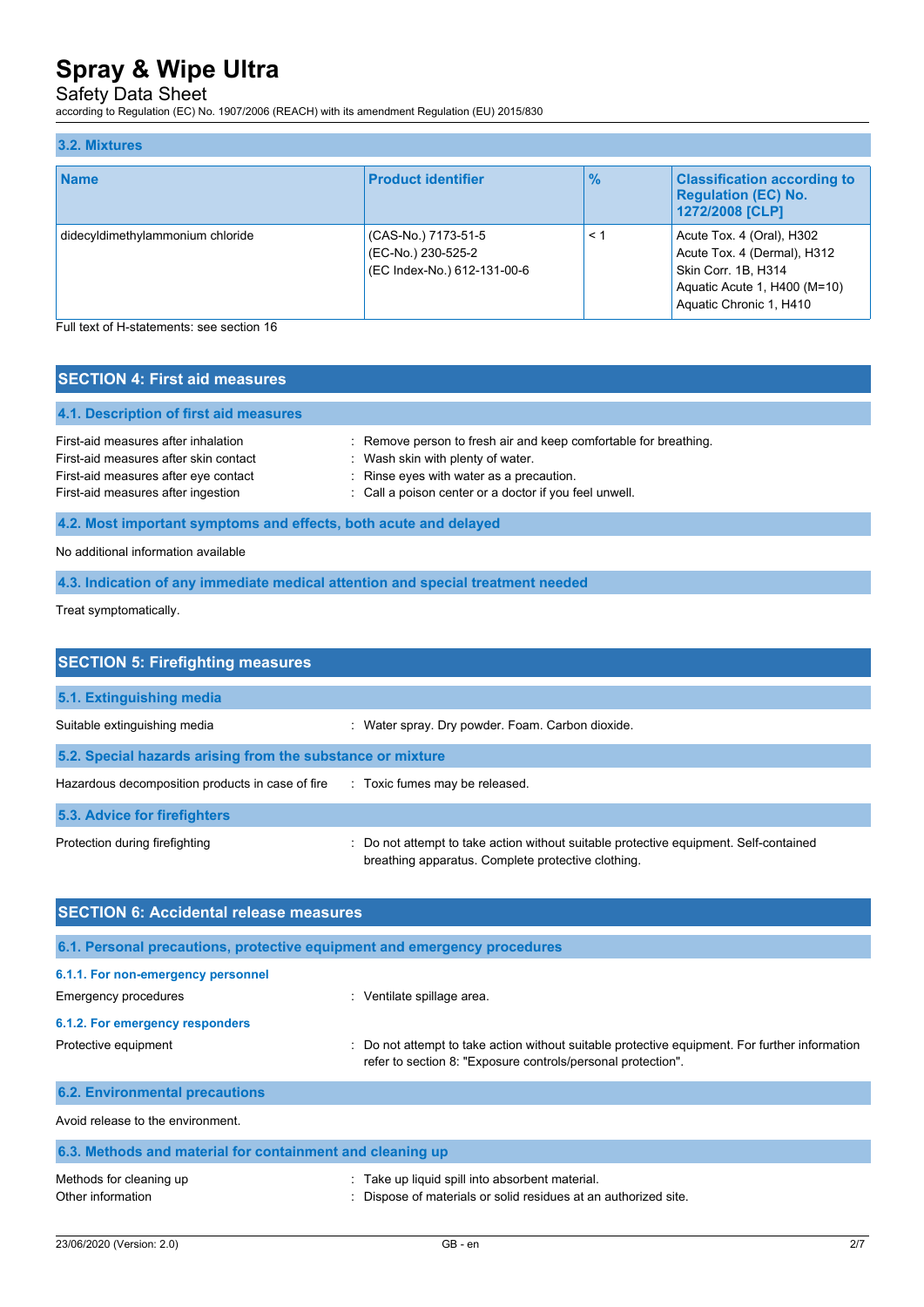Safety Data Sheet

according to Regulation (EC) No. 1907/2006 (REACH) with its amendment Regulation (EU) 2015/830

### **6.4. Reference to other sections**

For further information refer to section 13.

| <b>SECTION 7: Handling and storage</b>                                    |                                                                                                                                                                                              |  |  |  |
|---------------------------------------------------------------------------|----------------------------------------------------------------------------------------------------------------------------------------------------------------------------------------------|--|--|--|
| 7.1. Precautions for safe handling                                        |                                                                                                                                                                                              |  |  |  |
| Precautions for safe handling<br>Hygiene measures                         | : Ensure good ventilation of the work station. Wear personal protective equipment.<br>: Do not eat, drink or smoke when using this product. Always wash hands after handling the<br>product. |  |  |  |
| 7.2. Conditions for safe storage, including any incompatibilities         |                                                                                                                                                                                              |  |  |  |
| Storage conditions<br>Incompatible products<br>Special rules on packaging | : Store in a well-ventilated place. Keep cool.<br>: Oxidizing agent. Strong acids. Strong bases.<br>: Keep only in original container. Store in a closed container.                          |  |  |  |
| 7.3. Specific end use(s)                                                  |                                                                                                                                                                                              |  |  |  |

No additional information available

## **SECTION 8: Exposure controls/personal protection**

#### **8.1. Control parameters**

#### No additional information available

**8.2. Exposure controls**

#### **Appropriate engineering controls:**

Ensure good ventilation of the work station.

#### **Hand protection:**

Where a risk of contact with hands is likely, suitable chemical resistant gloves is recommended.

### **Eye protection:**

Where there is a risk of spray mist or splashing, Safety glasses (approved to EN 166 Standard) are recommended.

#### **Skin and body protection:**

If direct or repeated skin contact is likely, wear suitable protective clothing

#### **Respiratory protection:**

Not required under normal conditions of use.

#### **Environmental exposure controls:**

Avoid release to the environment.

#### **Other information:**

PPE should be worn to prevent any contact with the chemical. Any contaminated clothing should be washed prior to re-use.

| <b>SECTION 9: Physical and chemical properties</b> |
|----------------------------------------------------|
|                                                    |
|                                                    |

## **9.1. Information on basic physical and chemical properties**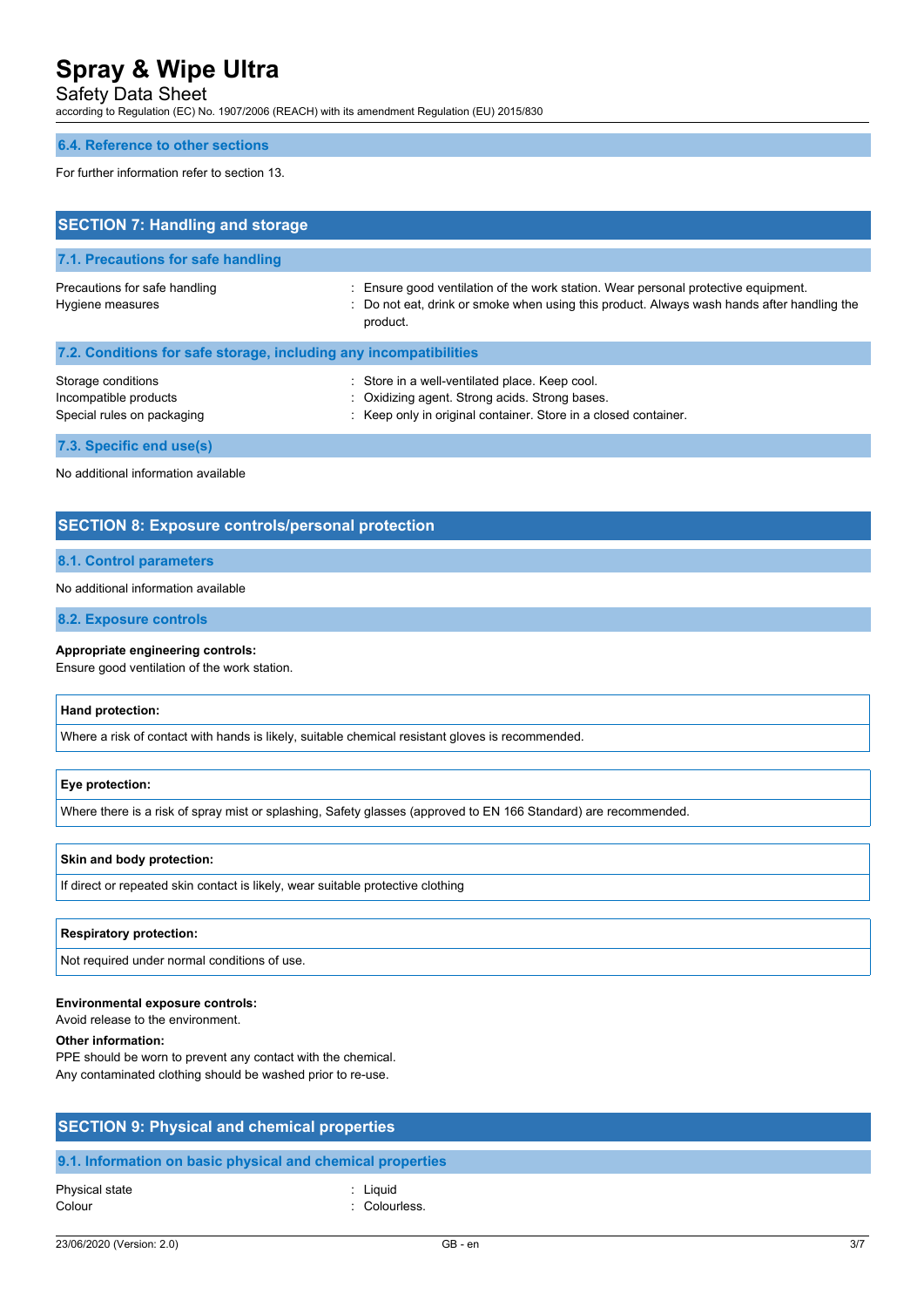## Safety Data Sheet

according to Regulation (EC) No. 1907/2006 (REACH) with its amendment Regulation (EU) 2015/830

| Odour                                           | odourless.        |
|-------------------------------------------------|-------------------|
| Odour threshold                                 | No data available |
| рH                                              | $10 - 11$         |
| Relative evaporation rate (butylacetate=1)      | No data available |
| Melting point                                   | Not applicable    |
| Freezing point                                  | No data available |
| Boiling point                                   | No data available |
| Flash point                                     | >65 °C            |
| Auto-ignition temperature                       | No data available |
| Decomposition temperature                       | No data available |
| Flammability (solid, gas)                       | Not applicable    |
| Vapour pressure                                 | No data available |
| Relative vapour density at 20 °C                | No data available |
| Relative density                                | No data available |
| Density                                         | $1 - 1.01$        |
| Solubility                                      | No data available |
| Partition coefficient n-octanol/water (Log Pow) | No data available |
| Viscosity, kinematic                            | No data available |
| Viscosity, dynamic                              | No data available |
| Explosive properties                            | No data available |
| Oxidising properties                            | No data available |
| <b>Explosive limits</b>                         | No data available |

## **9.2. Other information**

No additional information available

## **SECTION 10: Stability and reactivity**

### **10.1. Reactivity**

The product is non-reactive under normal conditions of use, storage and transport.

## **10.2. Chemical stability**

Stable under normal conditions.

**10.3. Possibility of hazardous reactions**

No dangerous reactions known under normal conditions of use.

**10.4. Conditions to avoid**

None under recommended storage and handling conditions (see section 7).

**10.5. Incompatible materials**

No additional information available

**10.6. Hazardous decomposition products**

Under normal conditions of storage and use, hazardous decomposition products should not be produced.

| <b>SECTION 11: Toxicological information</b>                                    |                                                          |  |  |  |
|---------------------------------------------------------------------------------|----------------------------------------------------------|--|--|--|
| 11.1. Information on toxicological effects                                      |                                                          |  |  |  |
| Acute toxicity (oral)<br>Acute toxicity (dermal)<br>Acute toxicity (inhalation) | : Not classified<br>: Not classified<br>: Not classified |  |  |  |
| didecyldimethylammonium chloride (7173-51-5)                                    |                                                          |  |  |  |

LD50 oral rat **329 mg/kg bodyweight Animal: rat, Guideline: OECD Guideline 401 (Acute Oral Toxicity)** 1329 mg/kg bodyweight Animal: rat, Guideline: OECD Guideline 401 (Acute Oral Toxicity)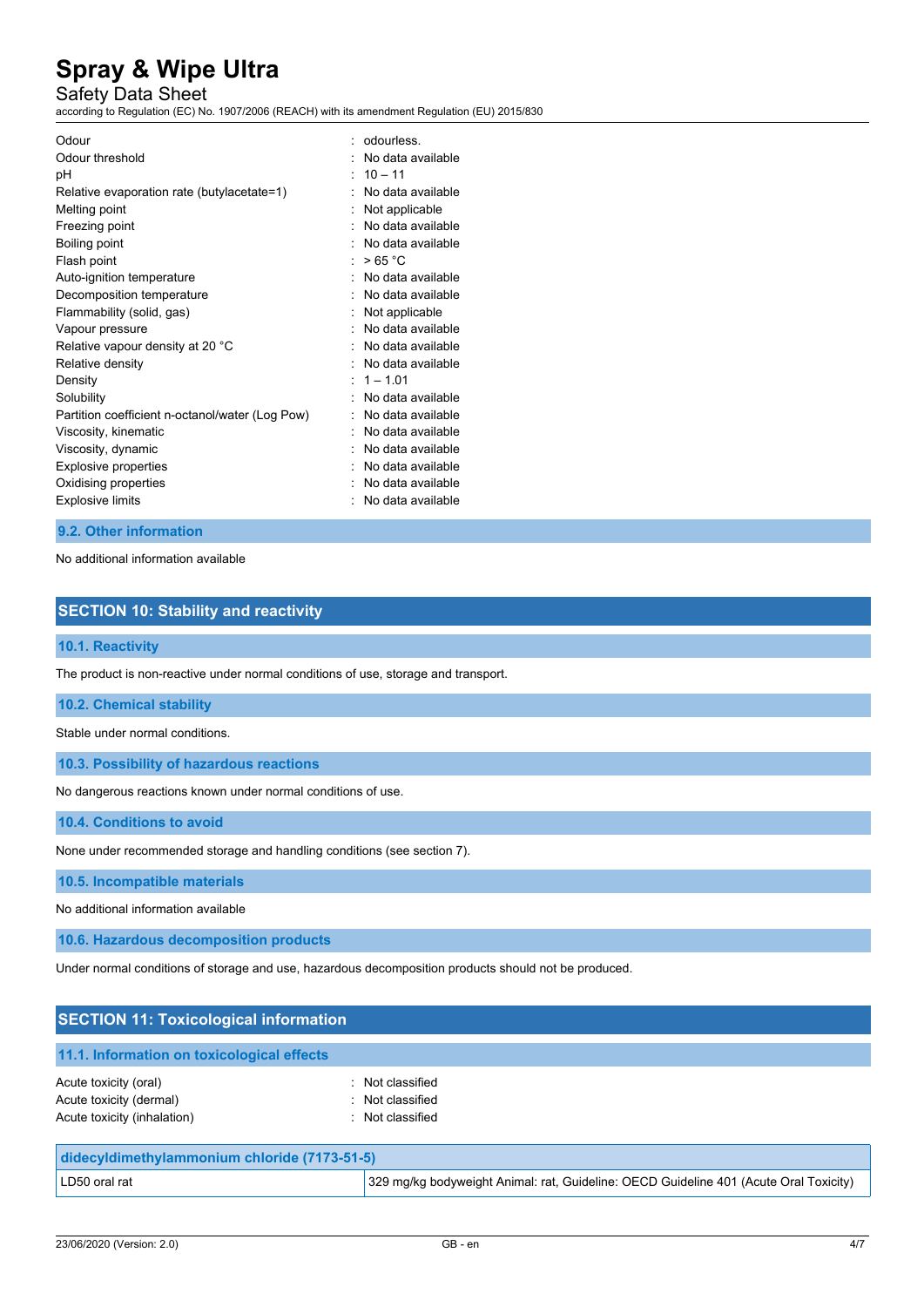## Safety Data Sheet

according to Regulation (EC) No. 1907/2006 (REACH) with its amendment Regulation (EU) 2015/830

| LD50 dermal rat                   | > 1000 mg/kg bodyweight Animal: rat, Guideline: OECD Guideline 402 (Acute Dermal<br>Toxicity), Guideline: EU Method B.3 (Acute Toxicity (Dermal)) |
|-----------------------------------|---------------------------------------------------------------------------------------------------------------------------------------------------|
| Skin corrosion/irritation         | : Not classified<br>pH: 10 - 11                                                                                                                   |
| Serious eye damage/irritation     | : Not classified<br>$pH: 10 - 11$                                                                                                                 |
| Respiratory or skin sensitisation | : Not classified                                                                                                                                  |
| Germ cell mutagenicity            | : Not classified                                                                                                                                  |
| Carcinogenicity                   | : Not classified                                                                                                                                  |
| Reproductive toxicity             | : Not classified                                                                                                                                  |
| STOT-single exposure              | : Not classified                                                                                                                                  |
| STOT-repeated exposure            | : Not classified                                                                                                                                  |
| Aspiration hazard                 | : Not classified                                                                                                                                  |

| <b>SECTION 12: Ecological information</b>                                              |                                                                          |  |
|----------------------------------------------------------------------------------------|--------------------------------------------------------------------------|--|
| 12.1. Toxicity                                                                         |                                                                          |  |
| Ecology - general<br>Hazardous to the aquatic environment, short-term<br>(acute)       | : Harmful to aquatic life with long lasting effects.<br>: Not classified |  |
| Hazardous to the aquatic environment, long-term<br>(chronic)<br>Not rapidly degradable | : Harmful to aquatic life with long lasting effects.                     |  |
| didecyldimethylammonium chloride (7173-51-5)                                           |                                                                          |  |

| <u>WIWOO FIGHTIONI FIGHTING INCHINE ON ON THE CITY OF OF</u> |                                                                                    |  |
|--------------------------------------------------------------|------------------------------------------------------------------------------------|--|
| LC50 fish 1                                                  | 0.97 mg/l Test organisms (species): Danio rerio (previous name: Brachydanio rerio) |  |
| LC50 fish 2                                                  | 0.49 mg/l Test organisms (species): Danio rerio (previous name: Brachydanio rerio) |  |
| EC50 Daphnia 2                                               | 0.029 mg/l Test organisms (species): Daphnia magna                                 |  |
| LOEC (chronic)                                               | 0.047 mg/l Test organisms (species): Daphnia magna Duration: '21 d'                |  |
| NOEC (chronic)                                               | 0.021 mg/l Test organisms (species): Daphnia magna Duration: '21 d'                |  |
| NOEC chronic crustacea                                       | 0.021 mg/l Test organisms (species): Daphnia magna                                 |  |

## **12.2. Persistence and degradability**

No additional information available

**12.3. Bioaccumulative potential**

No additional information available

**12.4. Mobility in soil**

No additional information available

**12.5. Results of PBT and vPvB assessment**

No additional information available

**12.6. Other adverse effects**

No additional information available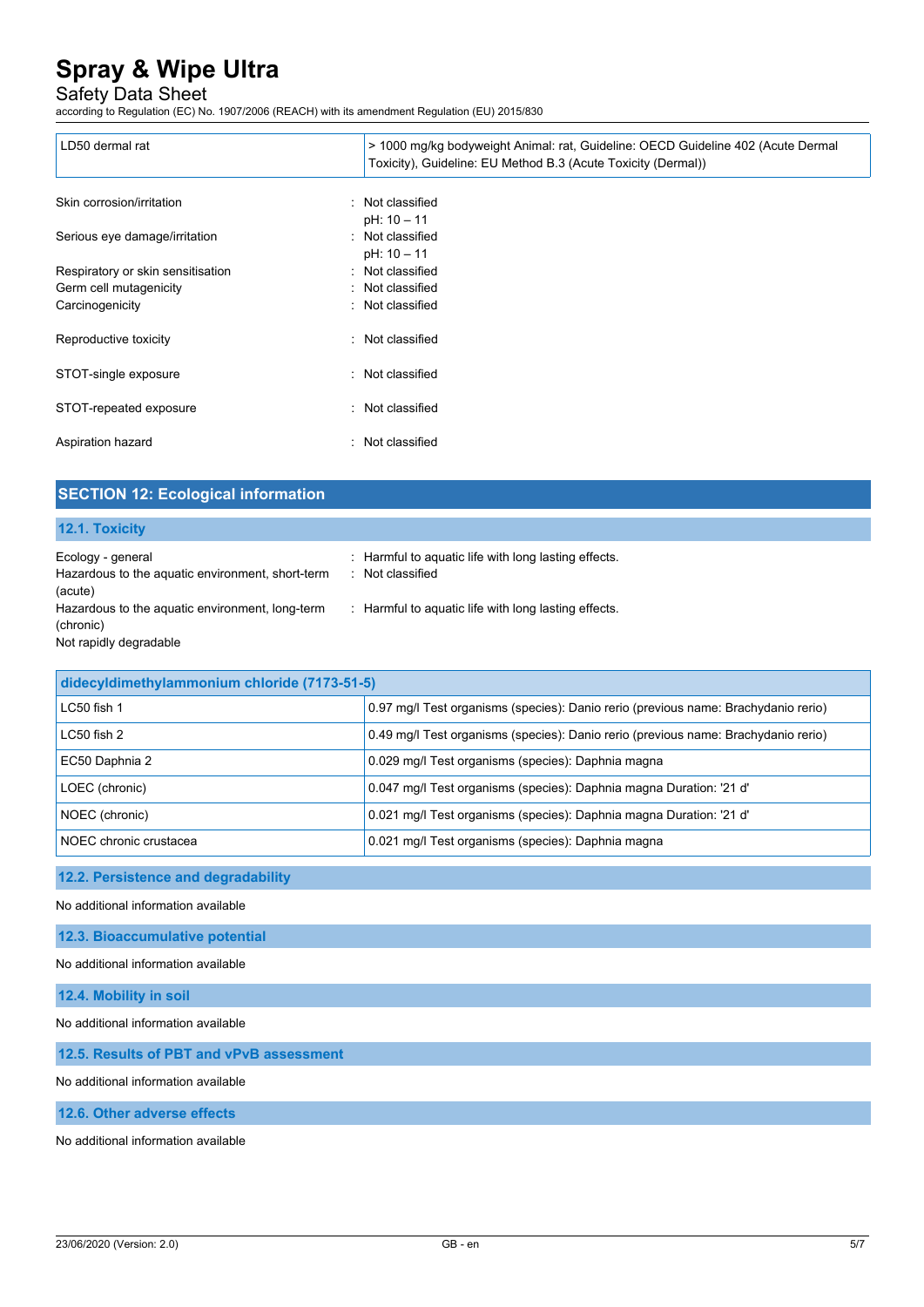## Safety Data Sheet

according to Regulation (EC) No. 1907/2006 (REACH) with its amendment Regulation (EU) 2015/830

## **SECTION 13: Disposal considerations**

#### **13.1. Waste treatment methods**

Waste treatment methods : Dispose of contents/container in accordance with licensed collector's sorting instructions.

## **SECTION 14: Transport information**

In accordance with ADR / RID / IMDG / IATA / ADN

| <b>ADR</b>                             | <b>IMDG</b>   | <b>IATA</b>   | <b>ADN</b>    | <b>RID</b>    |
|----------------------------------------|---------------|---------------|---------------|---------------|
| 14.1. UN number                        |               |               |               |               |
| Not regulated                          | Not regulated | Not regulated | Not regulated | Not regulated |
| 14.2. UN proper shipping name          |               |               |               |               |
| Not regulated                          | Not regulated | Not regulated | Not regulated | Not regulated |
| 14.3. Transport hazard class(es)       |               |               |               |               |
| Not regulated                          | Not regulated | Not regulated | Not regulated | Not regulated |
| 14.4. Packing group                    |               |               |               |               |
| Not regulated                          | Not regulated | Not regulated | Not regulated | Not regulated |
| <b>14.5. Environmental hazards</b>     |               |               |               |               |
| Not regulated                          | Not regulated | Not regulated | Not regulated | Not regulated |
| No supplementary information available |               |               |               |               |

#### **14.6. Special precautions for user**

**Overland transport** Not regulated **Transport by sea** Not regulated **Air transport** Not regulated **Inland waterway transport** Not regulated **Rail transport** Not regulated

**14.7. Transport in bulk according to Annex II of Marpol and the IBC Code**

Not applicable

## **SECTION 15: Regulatory information**

**15.1. Safety, health and environmental regulations/legislation specific for the substance or mixture**

#### **15.1.1. EU-Regulations**

Contains no REACH substances with Annex XVII restrictions

Contains no substance on the REACH candidate list

Contains no REACH Annex XIV substances

Substances subject to Regulation (EU) No 649/2012 of the European Parliament and of the Council of 4 july 2012 concerning the export and import of hazardous chemicals: Didecyldimethylammonium chloride (7173-51-5)

Contains no substance subject to Regulation (EU) No 2019/1021 of the European Parliament and of the Council of 20 June 2019 on persistent organic pollutants

#### **15.1.2. National regulations**

No additional information available